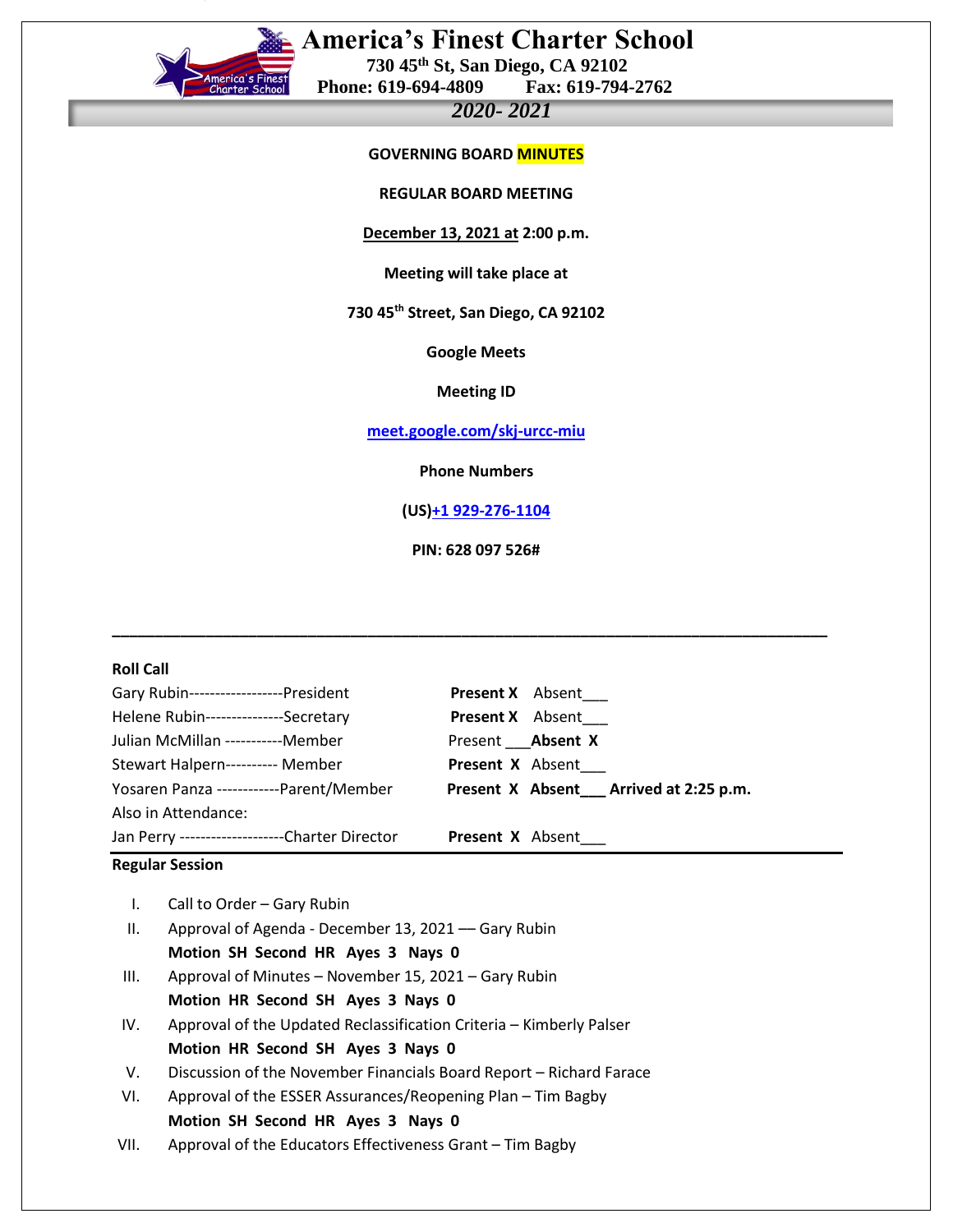

 **America's Finest Charter School 730 45th St, San Diego, CA 92102 Phone: 619-694-4809 Fax: 619-794-2762**

## *2020- 2021*

### **Motion SH Second HR Ayes 4 Nays 0**

VIII. Charter Updates – Jan Perry, Tim Bagby (K-8) and Brent Wozniak (High School)

**JAN PERRY** - **We had a very informative Trauma Training on Friday. We had a meeting this past Wednesday about the construction of the new school buildings there have been some budget cuts. We are almost at 500 students! We are interviewing teachers for the open 5th grade position.**

**TIM BAGBY - Parents are OK with students either getting vaccinated or testing weekly. Staff Development - Trauma Training on Friday was great. The staff was highly engaged. We will be finding out more about trauma for some students that have situations.**

**Report cards are being sent home. Mrs. Escutia is back from maternity leave. Mr. Dean is leaving to retire but will still do consulting for us.**

**BRENT WONZIAK - Starting in Spring there will be College tours for the students. The school will be taking a field trip to the Museum of Tolerance. We will be starting some new programs soon.** 

### IX. **CLOSED SESSION**

#### **RECONVENE TO OPEN SESSION**

- X. Public Report of Action Taken in Closed Session, if any, and Vote or Abstention of Each Board Member Present
- XII. Meeting Adjourned
	- **Motion HR Second YP Ayes 4 Nays 0**
	- **XIII. PUBLIC COMMENT** This is the appropriate point in the meeting for any members of the audience to speak on matters of special interest or concern not on the present agenda. Please see the instructions for presentations to the Board by Parents and Citizens on the next page.

The next regularly scheduled Governing Board Meeting is to be held **December 13, 2021**

## **INSTRUCTIONS FOR PRESENTATIONS TO THE BOARD BY PARENTS AND CITIZENS**

America's Finest Charter School ("School") welcomes your participation at the School's Governing Board ("Board") meetings. The purpose of a public meeting of the Board is to conduct the affairs of the School in public. Your participation assures us of continuing community interest in our school. To assist you in the ease of speaking/participating in our meetings, the following guidelines are provided:

- 1. Agendas are available to all audience members at the door to the meeting
- 2. Members of the public wishing to address the Board during Public Comment are requested, prior to the meeting, to submit to the Secretary of the Board their names and the subject on which they wish to speak. "Public Comment" is set aside for members of the audience to raise issues that are not specifically on the agenda. However, due to public meeting laws, the Board can only listen to your issue, not respond to take action. These presentations are limited to three (3) minutes and total time allotted to non-agenda items will not exceed fifteen (15)